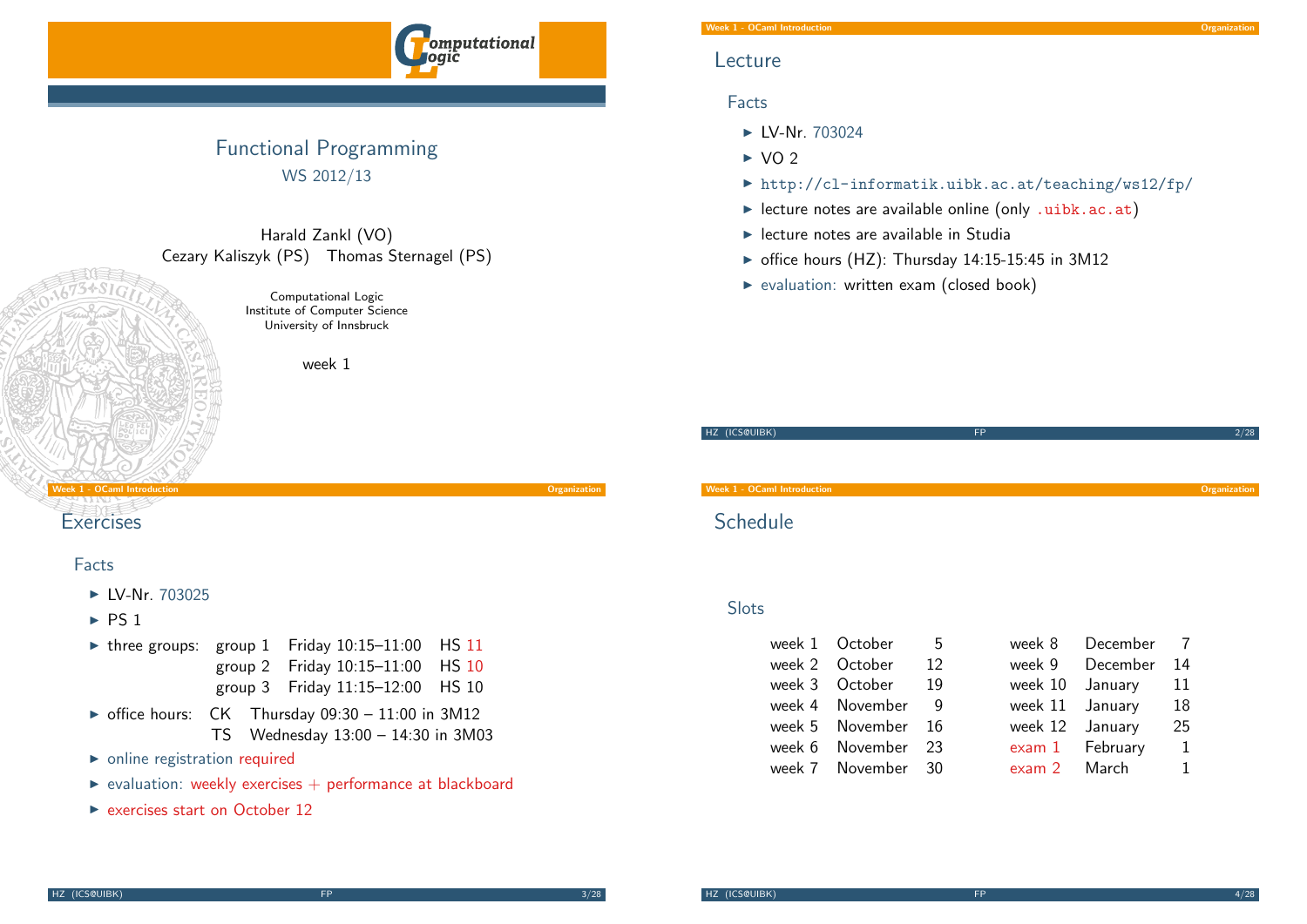## Covered Topics

### Part I: Practice lists, strings,

trees, sets, parsing, efficiency, lazy lists, monads, . . .

Part II: Theory  $\lambda$ -calculus. induction, type checking, type inference,

. . .

HZ (ICS@UIBK) FP 5/28

#### Week 1 - OCaml Introduction **Function** Functional vs. Imperative

## [Notions](#page-0-0) - Side-Effects

#### Definition

A function has side-effects if it modifies some state in addition to producing a value.

Example (side-effect.c)

int calls =  $0$ ; // state

int power2(int i) { calls++; // side-effect  $print("Call<sub>u</sub>''i<sub>u</sub>to<sub>u</sub>'power2'.\n', calls); // side-effect$ return(i  $*$  i); // actual result }

#### Week 1 - OCaml Introduction

## This Week

Practice I **OCaml introduction, lists, strings, trees** 

## Theory I

lambda-calculus, evaluation strategies, induction, reasoning about functional programs

Practice II efficiency, tail-recursion, combinator-parsing

Theory II

type checking, type inference

## Advanced Topics

lazy evaluation, infinite data structures, monads, . . .

| HZ (ICS@UIBK) | --- | 708. |
|---------------|-----|------|
|               |     |      |

#### Week 1 - OCaml Introduction **Functional vs. Imperative**

Notions - Purity

Definition A function is pure if it has same output on same input.

Example (pure.c - Pure)

int suc(int i) {  $return(i + 1)$ ; }

### Example (pure.c - Impure)

int rnd(int m, int n) { // random number in  $\{i \mid -n < i < n\}$  $return(m + random() % n):$ }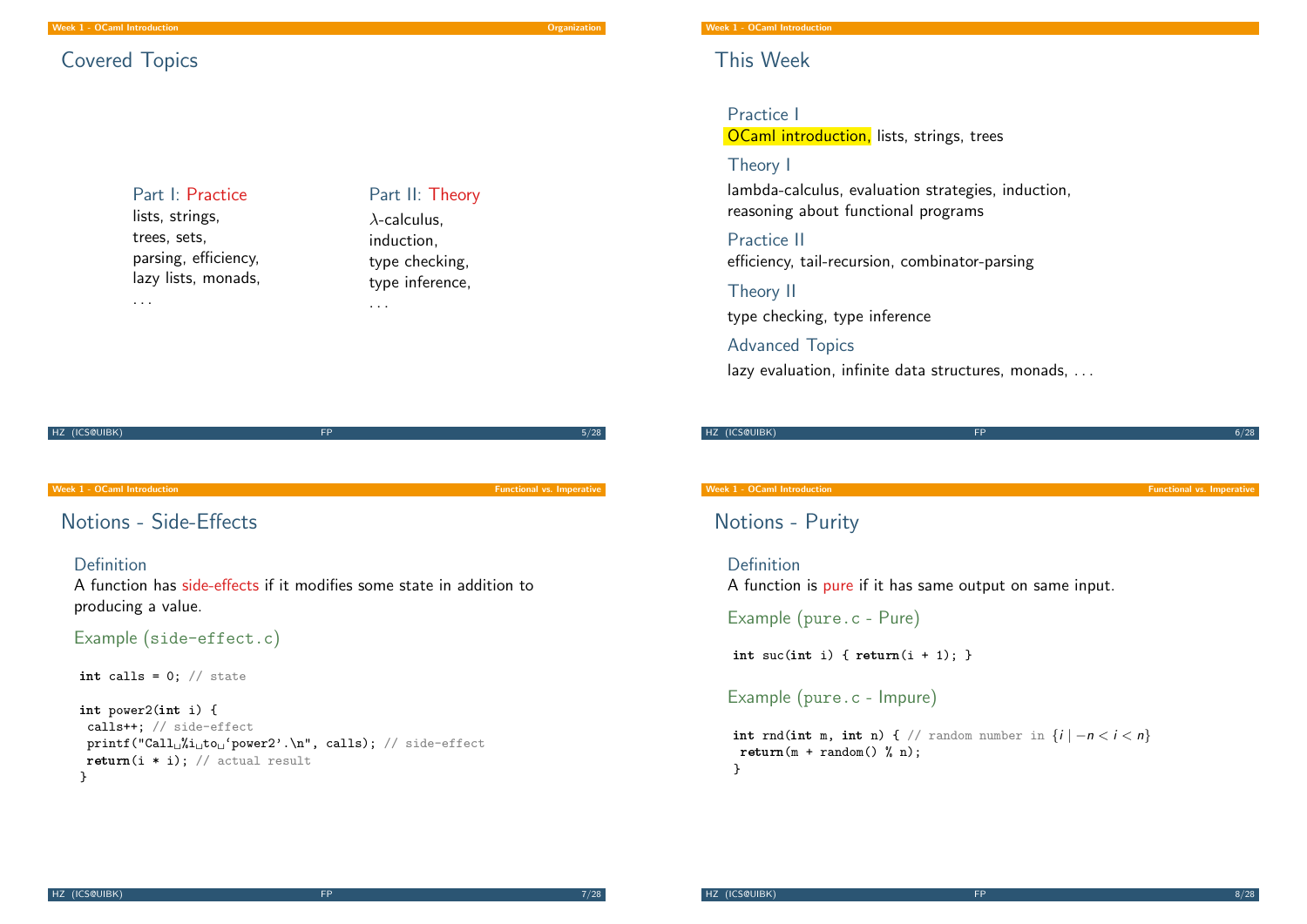## Notions - Mutable Data

Definition Mutable data can be modified after its initial construction. Example (mutable string.c - Mutable strings)

```
char* uppercase(char* s) {
 int i = 0:
 while (s[i] := '0') s[i] = \text{topper}(s[i++]);return s;
}
```
## Example (ImmutableString.java - Immutable strings)

```
public static String uppercase(String s) {
return s.toUpperCase();
}
```

| HZ (ICS@UIBK)                       | <b>FP</b>                                                                                                 | 9/28                             |
|-------------------------------------|-----------------------------------------------------------------------------------------------------------|----------------------------------|
|                                     |                                                                                                           |                                  |
| Week 1 - OCaml Introduction         |                                                                                                           | <b>Functional vs. Imperative</b> |
| Notions - Recursion                 |                                                                                                           |                                  |
| Definition                          | A function is recursive if it is used in its own definition.<br>Example (factorial.c - Factorial Numbers) |                                  |
| int factorial(int n) {<br>}         | if $(n < 2)$ { return 1; } else { return( $n *$ factorial( $n - 1$ )); }                                  |                                  |
| Example (fib.c - Fibonacci Numbers) |                                                                                                           |                                  |
| $int\ fib(int\ n)$ {<br>ጉ           | if $(n < 2)$ { return n; } else { return(fib(n-1) + fib(n-2)); }                                          |                                  |



| HZ (ICS@UIBK)                      | <b>FP</b> | 10/28                            |
|------------------------------------|-----------|----------------------------------|
|                                    |           |                                  |
|                                    |           |                                  |
|                                    |           |                                  |
| <b>Week 1 - OCaml Introduction</b> |           | <b>Functional vs. Imperative</b> |
|                                    |           |                                  |

## Notions - Strict vs. Lazy

- $\triangleright$  Strict: double(3+3) = double(6) = 6+6 = 12
- ▶ Lazy: double(3+3) =  $(3+3)+(3+3) = 6+(3+3) = 6+6 = 12$

### Remark

Strict evaluation is similar to call-by-value Lazy evaluation is similar to call-by-name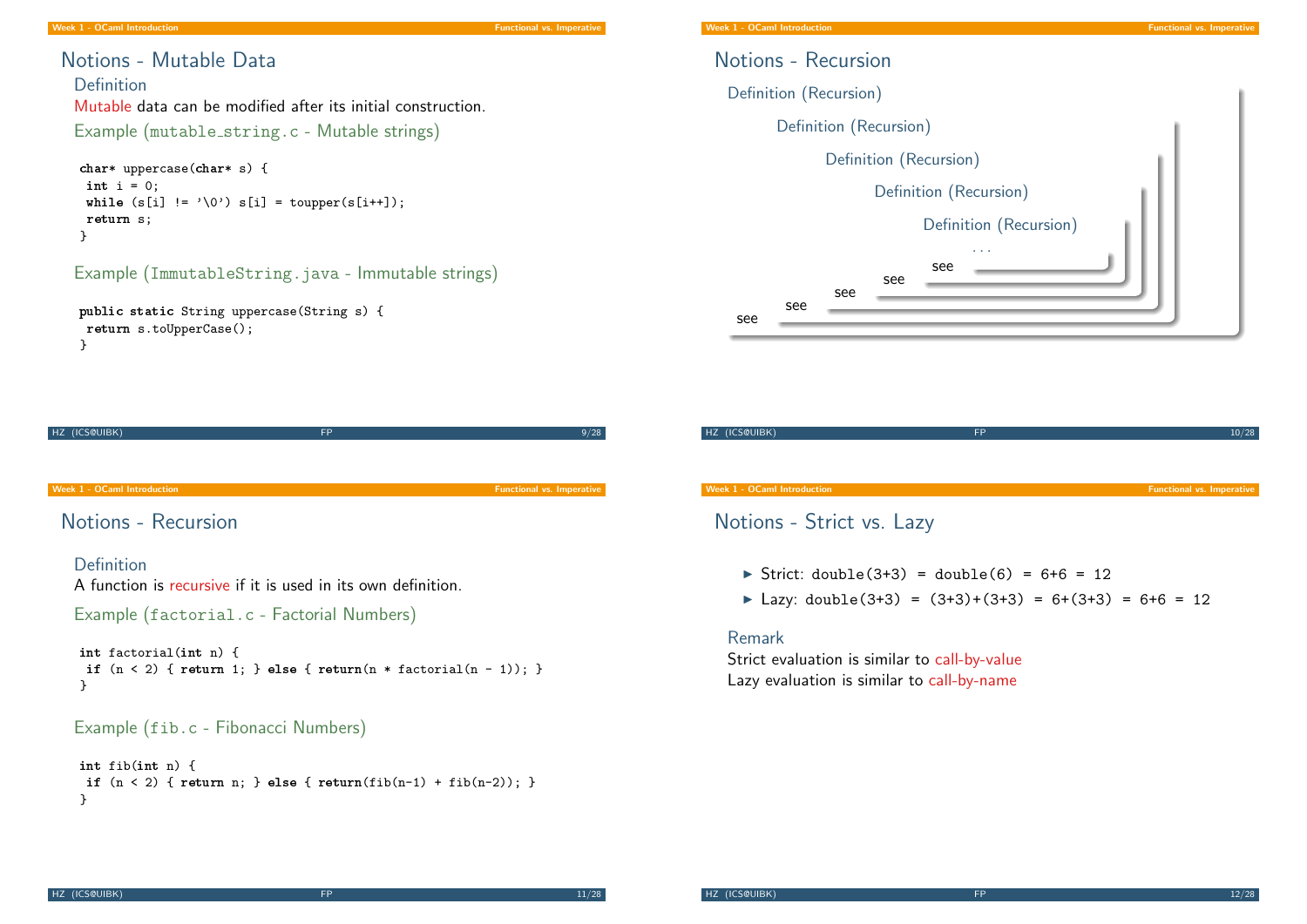## Some Functional Languages (alphabetical)

Curry (1996) pure, lazy, logic-programming,

'Haskell B. Curry' Erlang (1987)

concurrent, strict, 'A. K. Erlang'

 $F# (2005)$ object-oriented, strict

### Haskell (1990)

pure, lazy, 'Haskell B. Curry'

Lisp (1958) 'List processing language', Scheme

Mathematica (1988) computer algebra

### ML (1973)

'metalanguage', StandardML, OCaml

## Scala v2.0 (2006)

'scalable language', strict, lazy, object-oriented, concurrent, JVM

| HZ (ICS@UIBK)                      | <b>FP</b> | 13/28                      |
|------------------------------------|-----------|----------------------------|
|                                    |           |                            |
|                                    |           |                            |
|                                    |           |                            |
| <b>Week 1 - OCaml Introduction</b> |           | <b>OCaml in a Nutshell</b> |
|                                    |           |                            |

[Basic Ty](#page-0-0)pes

- bool (e.g.,  $true, false)$ )
- ► char  $(e.g., 'a', 'b', 'c', ..., 'A', 'B', 'C', ..., '0', '1', '2', ...)$ . . . )
- $\blacktriangleright$  float (e.g., 0., 1e-3, 3.1415, ...)
- $\triangleright$  int (e.g., ..., -2, -1, 0, 1, 2, ...)
- $\triangleright$  string (e.g., "Hello, world!\n")
- $\blacktriangleright$  unit (e.g., ())

## Benefits of Functional Languages

 $\triangleright$  concurrency for free (lack of side-effects)

- $\blacktriangleright$  garbage collection (Lisp)
- $\triangleright$  close to mathematics (proving properties)
- $\triangleright$  compact code (maintainance, readability)

| HZ (ICS@UIBK)                                                                                                                                                                         | <b>FP</b>                                                                              | 14/28                      |
|---------------------------------------------------------------------------------------------------------------------------------------------------------------------------------------|----------------------------------------------------------------------------------------|----------------------------|
| <b>Week 1 - OCaml Introduction</b><br><b>Basic Operations</b>                                                                                                                         |                                                                                        | <b>OCaml in a Nutshell</b> |
| Comparison                                                                                                                                                                            | <b>Example</b><br># 'c' $\langle$ 'h':                                                 |                            |
| $\blacktriangleright$ '=' equality test<br>$\blacktriangleright$ ' $\lt$ ' inequality test<br>$\blacktriangleright$ ' $\lt'$ ' smaller than<br>$\blacktriangleright$ '>' greater than | $-$ : bool = true<br># compare $^nA''''A''$ ;;<br>$-$ : int = 0<br># compare "A" "B";; |                            |
| $\blacktriangleright$ ' $\lt =$ ' smaller than or equal<br>$\blacktriangleright$ ' $\blacktriangleright$ =' greater than or equal                                                     | $-$ : int = $-1$<br># compare "B" "A";;<br>$-$ : int = 1<br># $max$ 1 2;;              |                            |
| compare' comparison<br>$\triangleright$ 'min' minimum of 2 values<br>$\triangleright$ 'max' maximum of 2 values                                                                       | $-$ : int = 2<br># min 1 2;;<br>$-$ : int = 1                                          |                            |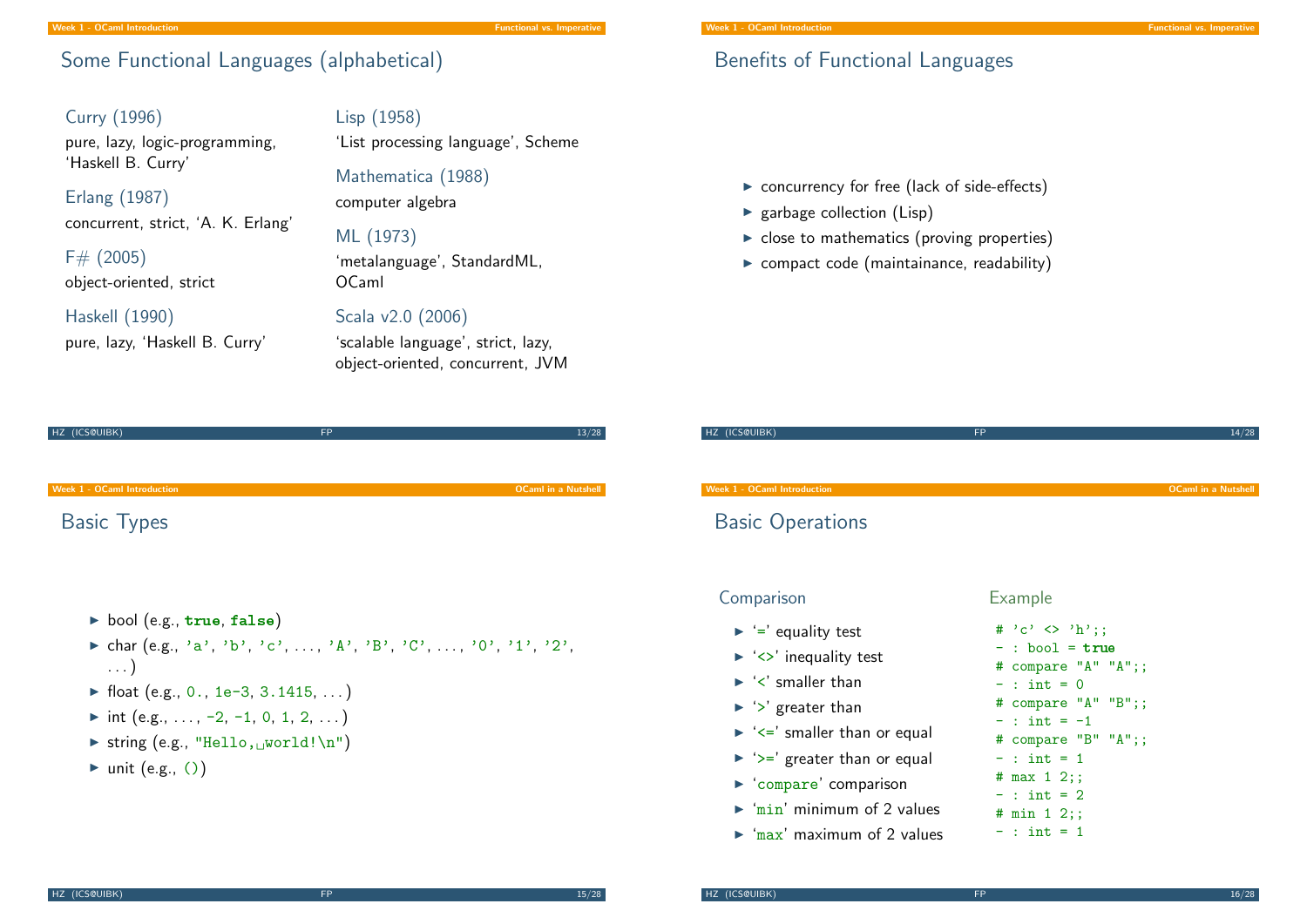## Basic Operations (cont'd)

## Booleans

- $\blacktriangleright$  '&&' logical and
- $\blacktriangleright$  '||' logical or
- $\triangleright$  'not' logical not

## **Note** A && B  $(A \mid B)$ : if A is false  $(true)$  then  $B$  is not evaluated

## Basic Operations (cont'd)

## Integers

- $\blacktriangleright$  '"-' unary negation
- $\blacktriangleright$  'succ' successor function  $(x \mapsto x + 1)$
- $\triangleright$  'pred' predecessor function  $(x \mapsto x - 1)$
- $\blacktriangleright$  '+' addition
- $\blacktriangleright$  '-' subtraction
- $\blacktriangleright$  '\*' multiplication
- $\blacktriangleright$  '/' division
- $\blacktriangleright$  'mod' remainder of division
- $\blacktriangleright$  'abs' absolute value
- $\blacktriangleright$  'max int' greatest representable integer
- $\blacktriangleright$  'min\_int' smallest representable integer

| HZ (ICS@UIBK)               | 17/28                      | HZ (ICS@UIBK)    |
|-----------------------------|----------------------------|------------------|
| Week 1 - OCaml Introduction | <b>OCaml in a Nutshell</b> | Week 1 - OCaml I |
| Basic Operations (cont'd)   |                            | Basic O          |
|                             |                            |                  |
|                             |                            |                  |

# HZ (ICS@UIBK) FP 18/28 18/28 week the control of the control of the control of the control of the control of the control of the control of the control of the control of the control of the control of the control of the control of the control of the con ) perations (cont'd)

## Floating Point Numbers

- $\blacktriangleright$  '"-.' unary negation
- $\blacktriangleright$  '+.' addition
- $\blacktriangleright$  '-.' subtraction
- $\blacktriangleright$  '\*.' multiplication
- $\blacktriangleright$  '/.' division
- $\blacktriangleright$  '\*\*' exponentiation
- $\blacktriangleright$  'sqrt' square root
- $\blacktriangleright$  'truncate' drop decimal places
- $\blacktriangleright$  . . .

## **Strings**

 $\blacktriangleright$  " $\degree$ " string concatenation

### Example

- # "Hello"  $\hat{ }$  ", world!";;
- $-$  : string = "Hello, world!"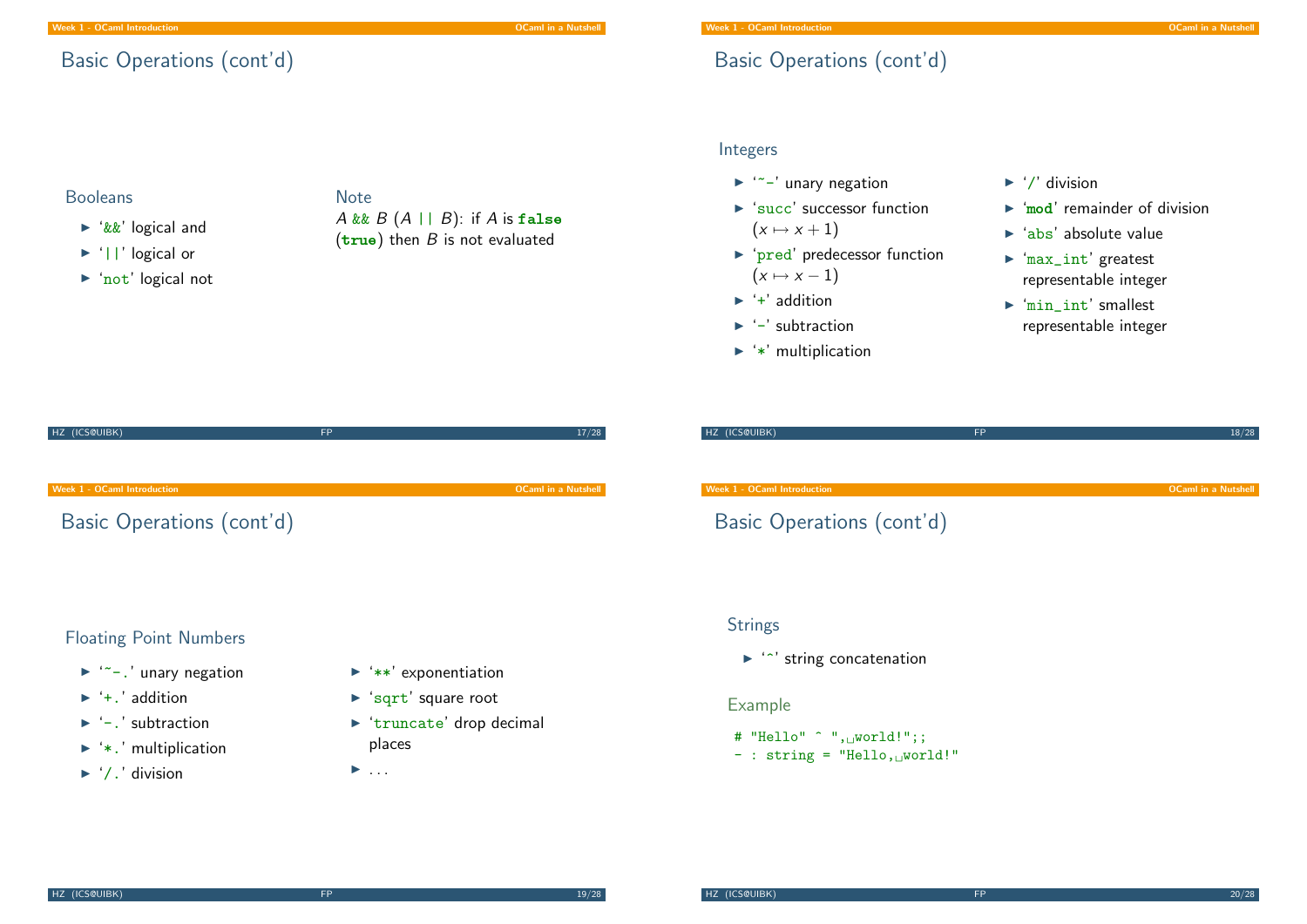## **Types**

- $\triangleright$  basic types (bool, char, float, int, string, unit)
- $\blacktriangleright$  type variables  $('a, 'b, 'c, ...)$
- If tuple types (int \* float, 'a \* 'a, int \* char \* int, ...)
- $\triangleright$  function types (int  $\rightarrow$  int, bool  $\rightarrow$  bool  $\rightarrow$  bool, ...)
- $\blacktriangleright$  user-defined types

## Type Abbreviations (new name for existing type)

 $\triangleright$  type coord = int  $*$  int

User-Defined Types

Algebraic Datatypes (Variant Types)

- $\triangleright$  type nat = Zero | Succ of nat
- ▶ type direction = North | East | South | West
- $\triangleright$  type number = Int of int | Float of float
- $\triangleright$  type 'a mylist = Nil | Cons of 'a \* 'a mylist

| HZ (ICS@UIBK)                                                                                                                                        | <b>FP</b>                                                                                                                            | 21/28                      |
|------------------------------------------------------------------------------------------------------------------------------------------------------|--------------------------------------------------------------------------------------------------------------------------------------|----------------------------|
|                                                                                                                                                      |                                                                                                                                      |                            |
| Week 1 - OCaml Introduction                                                                                                                          |                                                                                                                                      | <b>OCaml in a Nutshell</b> |
| Values (Instances of Types)                                                                                                                          |                                                                                                                                      |                            |
| ► tuples $((1, 2) : int * int)$                                                                                                                      | A anonymous functions $(fun x \rightarrow x + 1 : int \rightarrow int)$<br>ightharpoonup functions (let succ x = x + 1 : int -> int) |                            |
|                                                                                                                                                      | ▶ variants (instances of algebraic datatypes;                                                                                        |                            |
| $\blacktriangleright$ Zero : nat<br>$\triangleright$ East : direction<br>$\triangleright$ Int 3 : number<br>$\blacktriangleright$ Float 3.0 : number | $\triangleright$ Succ(Succ(Succ(Zero))) : nat<br>$\triangleright$ Cons(3,Cons(5,Cons(7,Nil))) : int mylist                           |                            |

- $\triangleright$  Cons('c',Cons('e', Nil)) : char mylist
- $\triangleright$  Nil: 'a mylist)

#### Week 1 - OCaml Introduction Camera Communication Camera Communication Camera Communication Camera Communication

## Recursive Functions

- $\blacktriangleright$  functions calling themselves
- $\blacktriangleright$  e.g., let rec sum  $n = if n < 1 then 0$  else  $n + sum(n-1)$

HZ (ICS@UIBK) FP 22/28

#### Example

sum 3  $=$  if  $3 < 1$  then 0 else  $3 + \text{sum}(3-1)$  $= 3 + \text{sum } 2$  $= 3 + if 2 < 1 then 0 else 2 + sum(2-1)$  $= 3 + 2 + \text{sum} 1$  $=$  ...  $= 3 + 2 + 1 + 0$  $= 6$